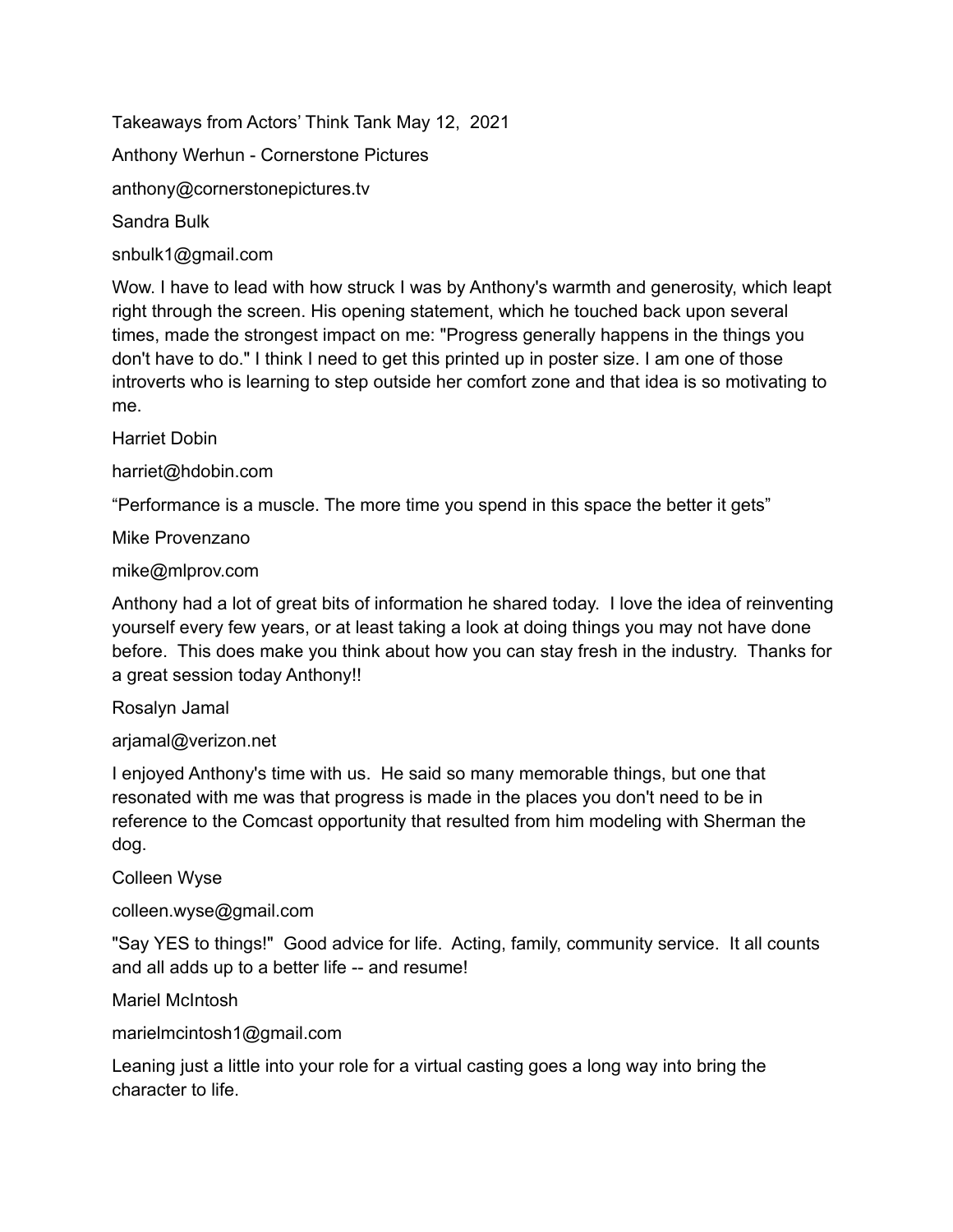Kelly McCaughan

kellynmccaughan@gmail.com

My takeaway today was: "Connections are often made in places where you are not needed"

Rich Henkels

rkhenkels@gmail.com

The downside to starting with a PDF pitch deck, to get a project picked up or funded, is your partner now gets a bigger slice of the pie for your idea, as they end up helping with the initial investment. If you can somehow self fund or get a sizzle reel to start, then you own more of the idea and can better steer where to pitch it as the project becomes more real. Net-net, it is easy to get lost when you are "crafting from the ground up."

Gabi Faye

gabifaye22@gmail.com

People often ask what is it about acting and entertainment that you love? It's a tough answer to put into words, but Anthony nailed it -"being present" I seek to be present through meditation and other means and find it very difficult, but today Anthony made me realize that I can find the present in my auditions and acting work. A lightbulb moment, and a gift!

Diana Wrobel

diana.wrobel2@gmail.com

Say yes to things you normally don't see the path forward to

Dina Laura

dina.laura@gmail.com

I will never forget Anthony saying this: "Progress is made in the places you don't need to be." As I've been working on organizing the things I should be focusing on (or NOT focusing on), his words were something I needed to hear!

Lisa Minakowski

lminakowski@gmail.com

"Say yes to things"

Lindsay Reed

lindsay.m.reed1@gmail.com

Branding yourself for an audition is helpful to give the casting director more reason to hire you because they have to use less imagination seeing you in the role.

Shelley Brietling

sbrietling@gmail.com